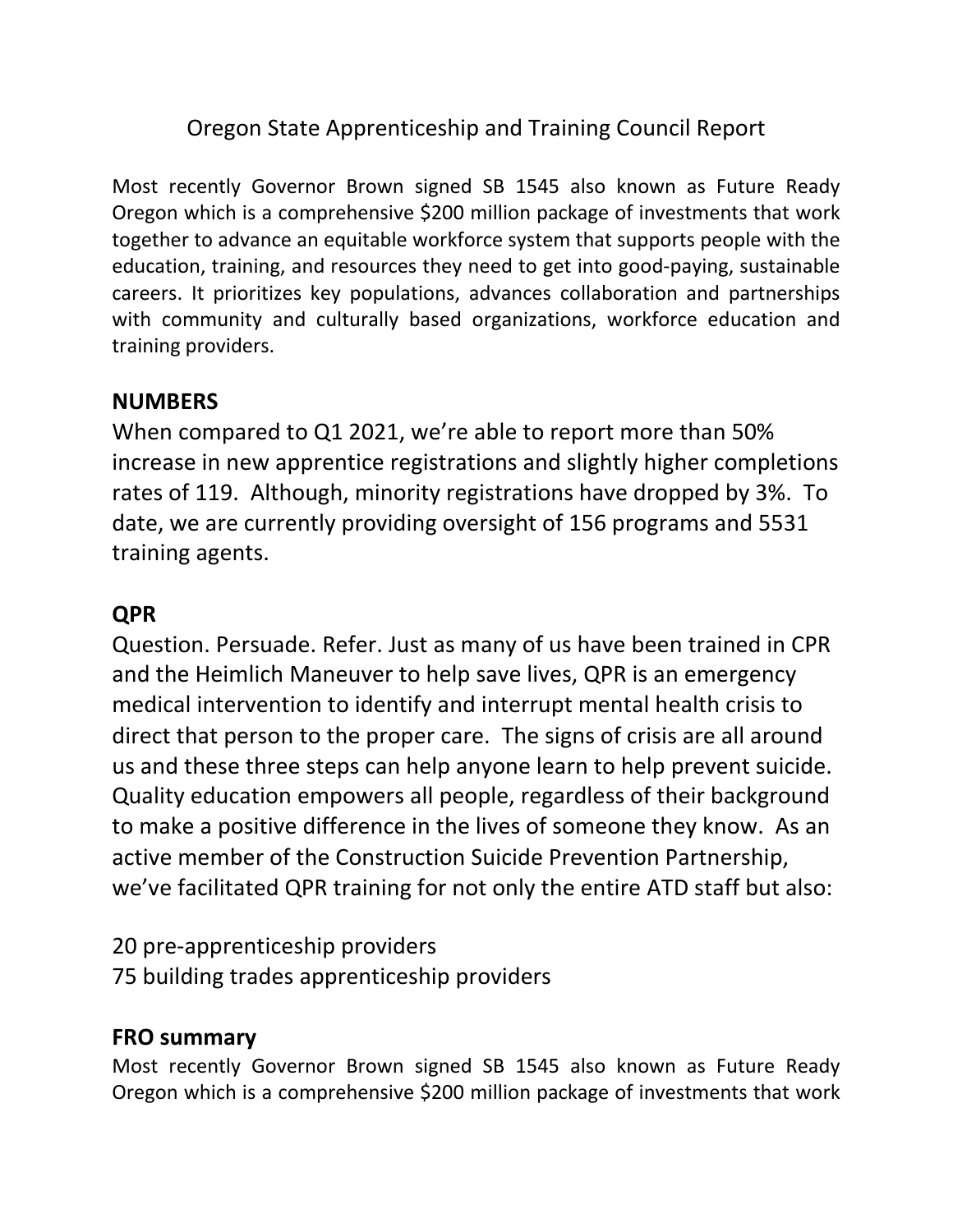together to advance an equitable workforce system that supports people with the education, training, and resources they need to get into good-paying, sustainable careers. It prioritizes key populations, advances collaboration and partnerships with community and culturally based organizations, workforce education and training providers.

Senate Bill 1545, also known as Future Ready Oregon is a \$20 million investment to the Apprenticeship and Training Division which will increase the Bureau of Labor and Industries' capacity to recruit new programs and facilitate innovation in health care and manufacturing , support construction pre-apprenticeship and youth programming to bolster our workforce pipeline.

Staffing increase: ATD will add three Apprenticeship Innovation Specialists and an Operations & Policy Analyst 3 to address increased workload and the need for specialization in order to sustain growing interest in apprenticeship and meet the Governor's goal of expanding apprenticeship as one tool to address workforce needs for Oregonians.

Future Ready Oregon also establishes a grant program that will be administered by the Oregon State Apprenticeship and Training Council. In addition to our scheduled quarterly meetings, on April 12th, we began convening OSATC meetings every other month, until January 2023 with a focused FRO Action Item Agenda.

Which means the division will now have a competitive grants unit in addition to the now existing apprenticeship operations team. We've begun to hire staff to support the increased workload placed upon our division to move applications through a streamlined process of evaluation and preparation for council approval.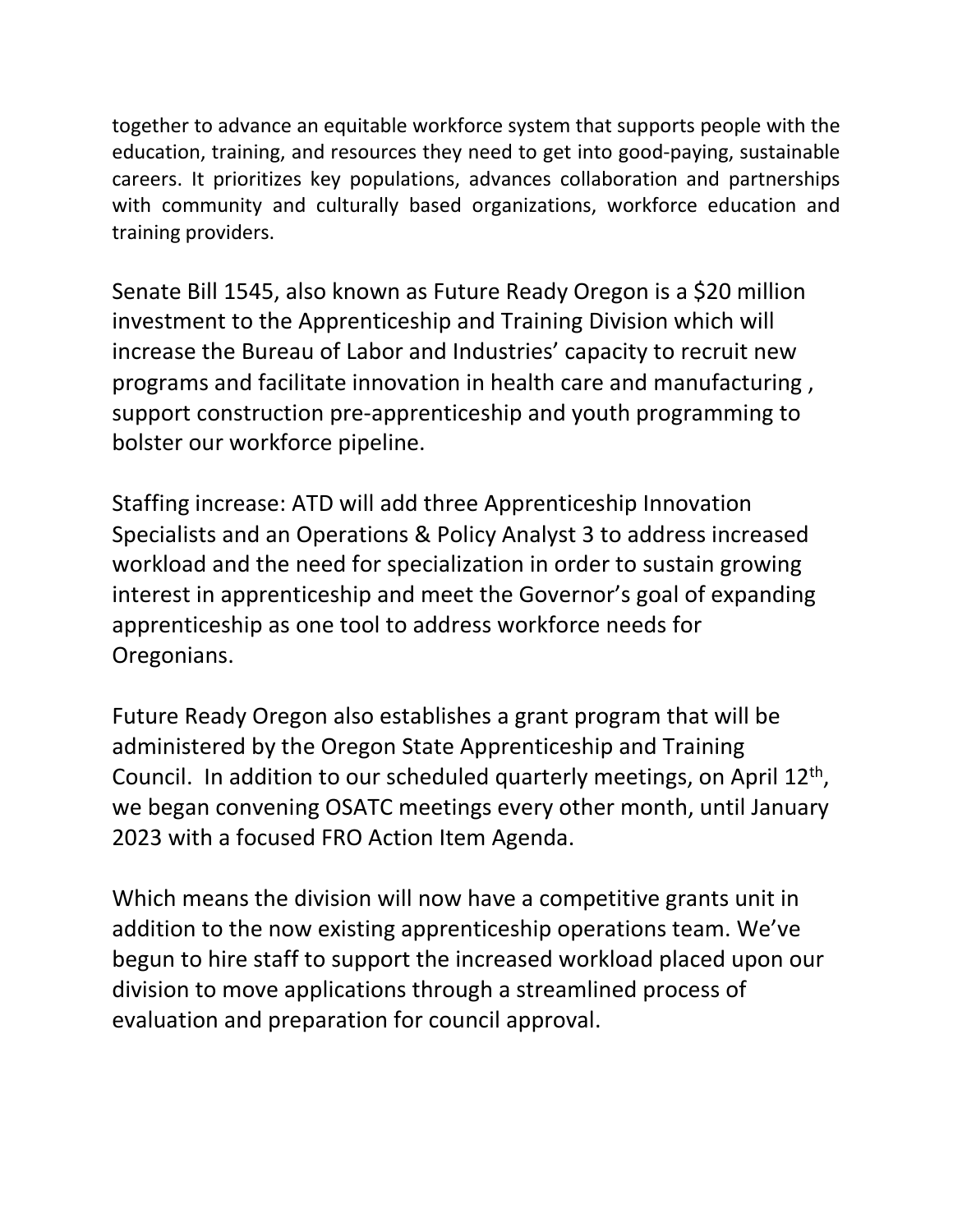The rollout will begin in May with the first of 3 rounds of RFPs for grant applications to align with the last round of approvals scheduled to be concluded in March 2023. The final round of contracts will be awarded by July 2022, to identify and establish sustainable plans by May 2023, for final reporting no later than June 30, 2023.

Recent FRO council meeting. ATD proposes 3 Rounds of Funding

- $\cdot$  1<sup>st</sup> Round Announced May 2 Closes June 2
- 2nd Round Announced August 2 Closes September 2
- 3rd Round Announced November 4 Closes December 9 <sup>o</sup> Scheduling in rounds will allow space for the Council and ATD to adjust the focus of each round based upon regions or industries that may not have applied at the level we had hoped
- Additionally, each round will include a small grants opportunity capped at \$10,000 for innovation and partnership with cultural or community-based organizations to move priority populations into registered apprenticeship programs.

Council approved funds to be disbursed to grantees at 50% in Month 1 and 50% in Month 4 of the funding period, which will give ATD time to monitor grantee progress toward reaching their goals.

The Council also approved that each round of grant applications be reviewed by an Evaluation Team that will make recommendations to Council at regularly scheduled Future Ready Oregon Council Meetings.

- Grant evaluation teams for each round will be comprised of representatives from diverse backgrounds, experiences, and locations.
- Evaluation teams will have at least one Council member and a public member with either fiscal or large grant funding experience.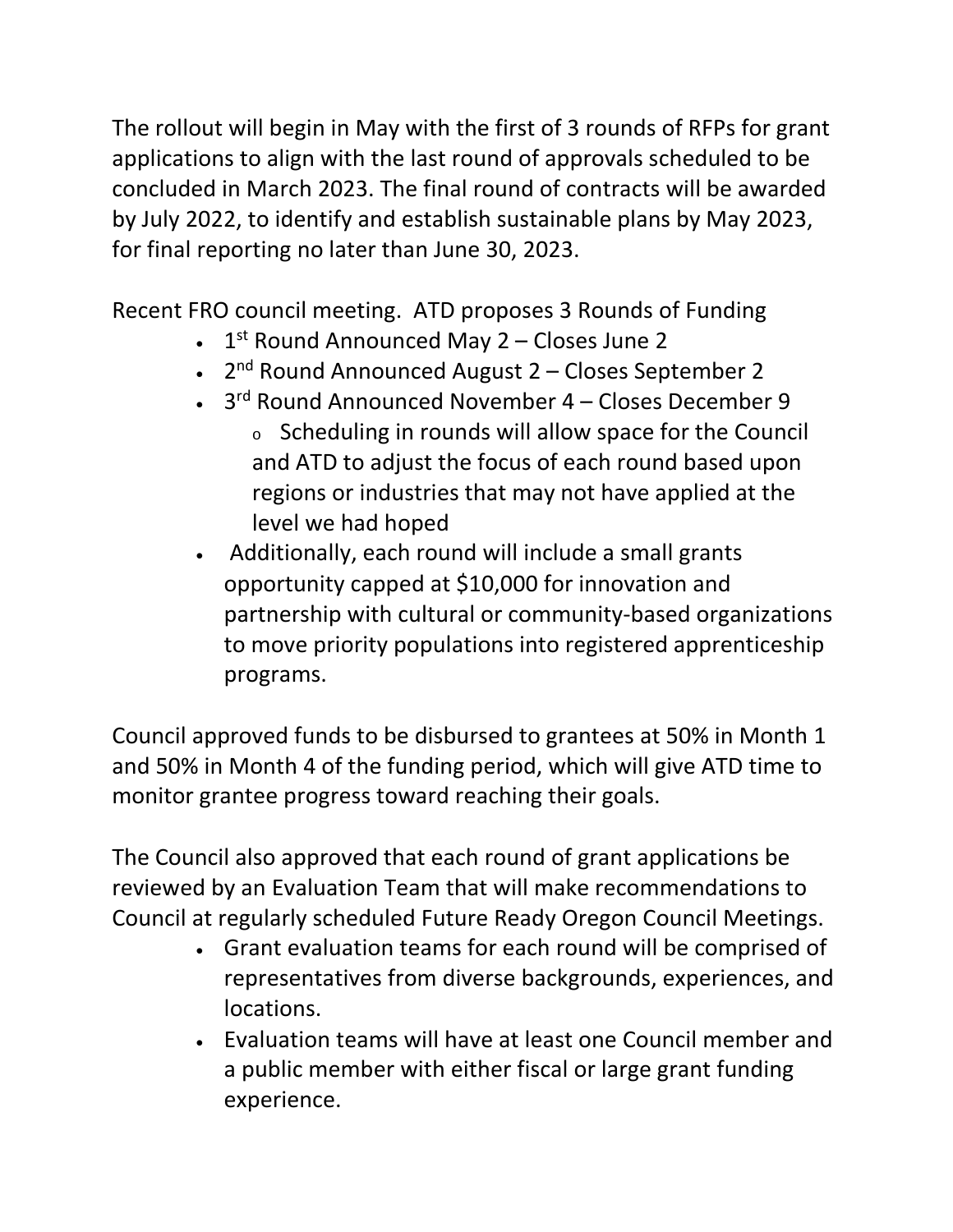• ATD is also proposing an evaluation rubric to guide the evaluation team on each required grant component and will be available with application.

Council approved the funding for large grants in Round 1 is capped at \$6 million to be divided between targeted industries and service types.

- The proposal submitted for your review is based on the size of current apprenticeship programs by industry and workforce needs in those industries.
- Applicants can apply for a minimum of \$25,000 in each area and any amount up to the grant ceiling for each category.
- These funds can be used by recipients to:
	- Provide tuition and fees to apprentices in manufacturing and health care and pre-apprentices in all industries for related training.
	- Target recruitment and retention strategies to increase participation by priority populations which includes communities of color, women, veterans, members of the nine federal recognized Indian tribes, and LGBTQ+ Oregonians to diversify programs.
	- Enhance program and curriculum development.
	- Provide wraparound support service for apprentices and pre-apprentices.

# **Rulemaking for pre-apprenticeship programs**

We've been closely with our legislative policy analyst to revise Chapter 12 of ATD's administrative rules relating to grants and contracting.

PATPs are subject to Oregon Administrative Rules (OAR) 839-11-0335 which were enacted in November 2015 and have not been updated since that time. The current rule falls short in creating mechanisms for